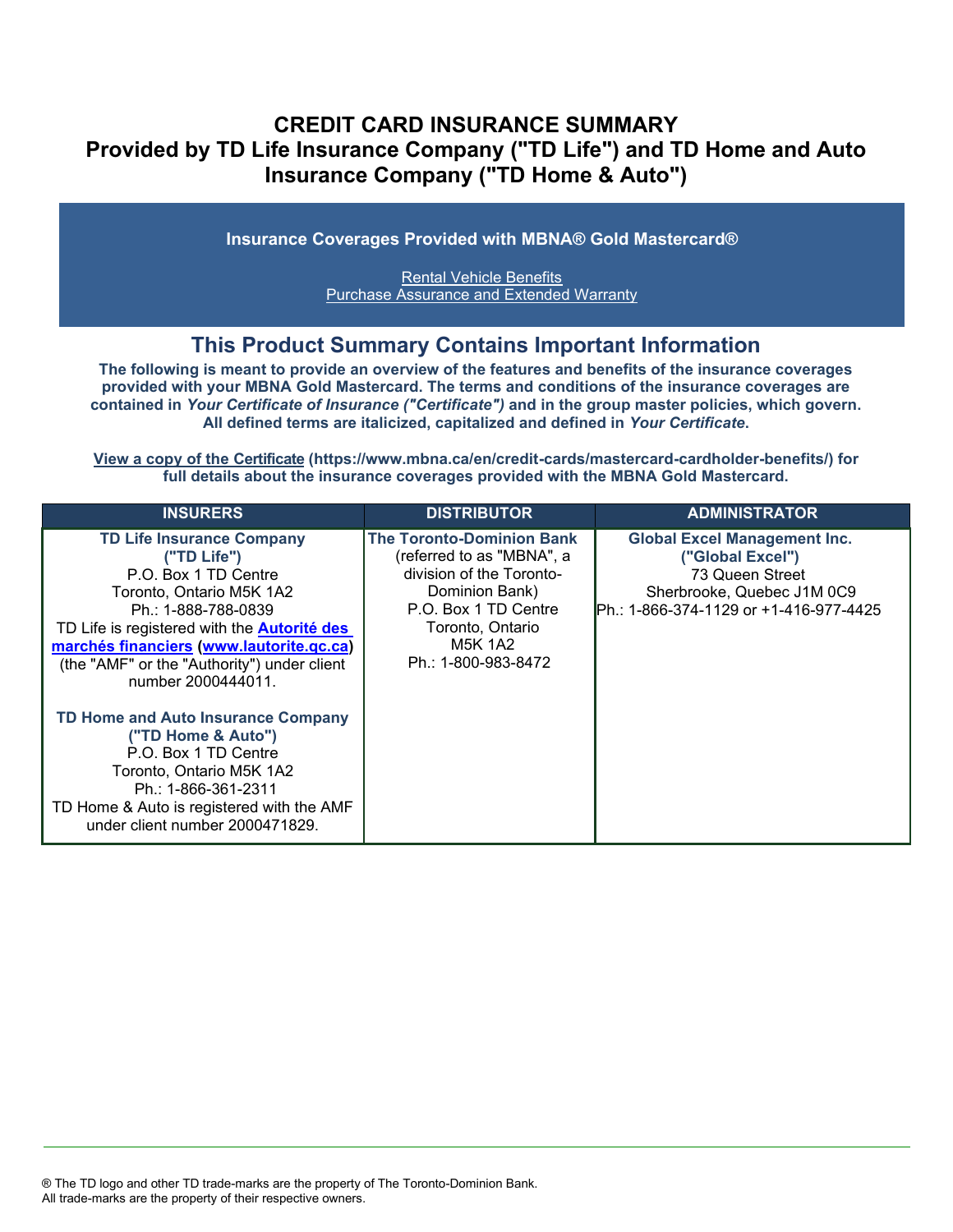# **General Information You Need to Know**

The following is applicable to **all insurance coverages** provided with the MBNA Gold Mastercard, unless otherwise specified*:*



**Complaint Handling:** For information about our complaint processing policy and where a complaint may be filed, please visit our Customer Service & Problem Resolution page at: **<https://www.tdinsurance.com/customer-service/problem-resolution>**.



**Misrepresentation:** *You* must be accurate and complete in *Your* dealings with the *Insurer* at all times. The *Insurer* will not pay a claim if *You*, any person insured under *Your Certificate* or anyone acting on *Your* behalf makes a misrepresentation, attempts to deceive or mislead the *Insurer*, or makes a fraudulent, false statement or claim.



**Cancellation:** Insurance coverages are considered canceled on the date the credit card account is closed. If, at any time, *You* don't want these insurance coverages, *You* can decide not to use them or contact *Your* credit card provider to apply for a different credit card with alternative insurance coverages.



**Cost:** Your MBNA Gold Mastercard has an annual fee charged by your credit card provider. No fee will be charged for the insurance coverages provided with the MBNA Gold Mastercard.



**Claims:** *You* must report *Your* claim to *Our Administrator* by calling 1-866-374-1129 no later than the following time limits after the date the covered event(s) occurred:

- **Rental Vehicle Benefits**
- o Immediately; refer to section General Provisions under "Claims" for full details
- **Purchase Assurance and Extended Warranty Protection**
	- o 30 days; refer to section General Provisions under "Notice of Claim" for full details

Once *We* have approved the claim, *We* will notify *You* and payment will be made within 60 days. If the claim has been denied, *We* will inform *You* of the claim denial reasons within 60 days. *You* can appeal the decision by submitting new information to *Our Administrator*. For complete details, please see the applicable claims section (as listed above) in *Your Certificate.*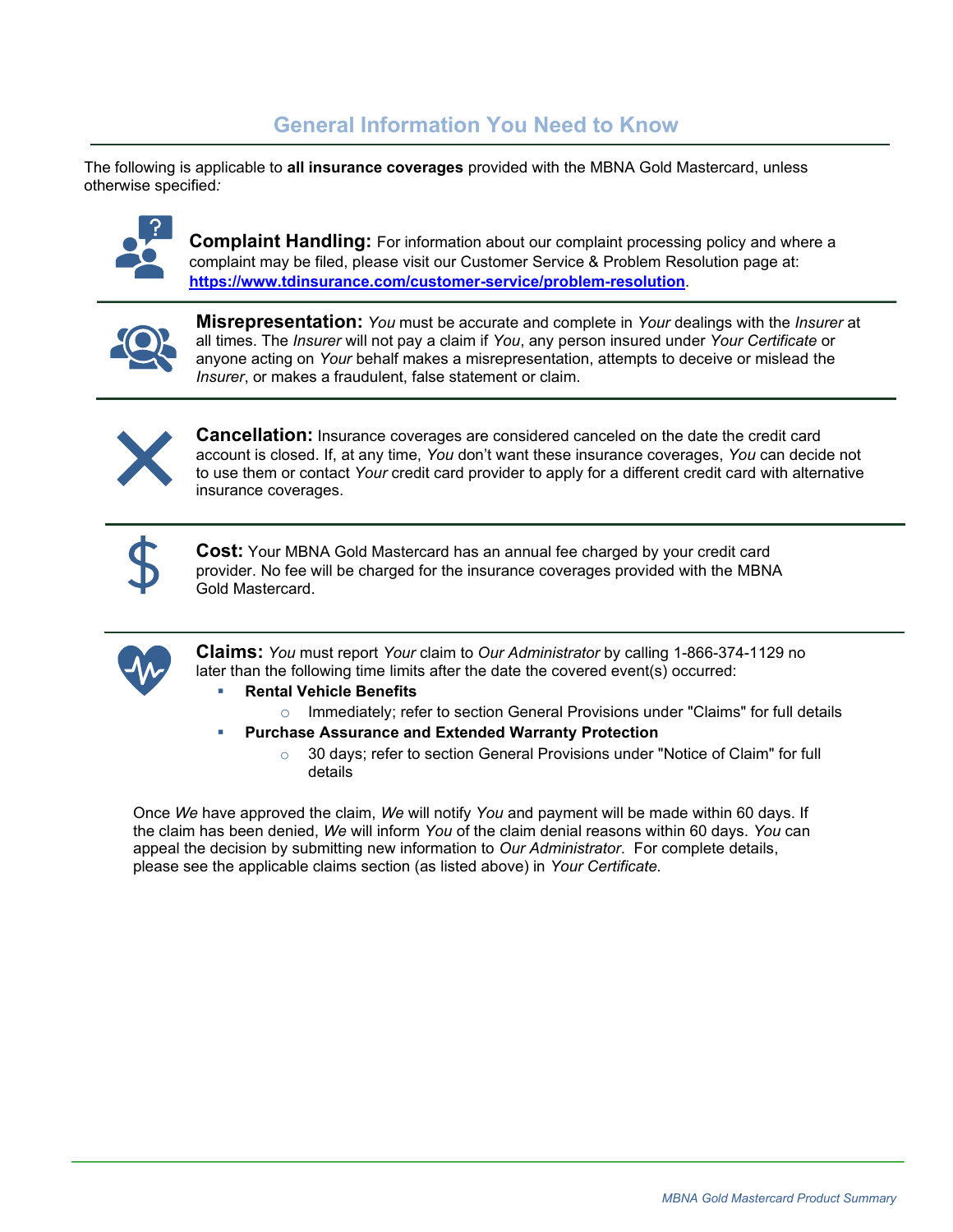# **General Information You Need to Know**



| <b>Eligibility:</b>                                       |                                                                                                                                                                                                                                                                                                                                                                                                                                                                                                                                                                                                                                          |        |                                                                                                                                                                                                                                                                                                                                                               |  |  |  |
|-----------------------------------------------------------|------------------------------------------------------------------------------------------------------------------------------------------------------------------------------------------------------------------------------------------------------------------------------------------------------------------------------------------------------------------------------------------------------------------------------------------------------------------------------------------------------------------------------------------------------------------------------------------------------------------------------------------|--------|---------------------------------------------------------------------------------------------------------------------------------------------------------------------------------------------------------------------------------------------------------------------------------------------------------------------------------------------------------------|--|--|--|
| <b>Benefit</b>                                            | <b>Who is Eligible</b>                                                                                                                                                                                                                                                                                                                                                                                                                                                                                                                                                                                                                   |        | <b>Additional Eligibility Requirements</b>                                                                                                                                                                                                                                                                                                                    |  |  |  |
| <b>Rental Vehicle</b>                                     | <b>Collision Damage Waiver</b><br>Benefits:<br><b>Primary Cardholder</b><br><b>Rental Vehicle Accidental</b><br><b>Death and Dismemberment</b><br>(AD&D) Benefits:<br><b>Primary Cardholder</b><br><b>Primary Cardholder's Spouse</b><br><b>Primary Cardholder's</b><br><b>Dependent Children</b><br>parent, parent-in-law, sister or<br>brother<br>while Occupying the Rental<br>Vehicle with the Cardholder<br><b>Rental Vehicle Personal</b><br><b>Effects</b><br><b>Primary Cardholder</b><br><b>Primary Cardholder's Spouse</b><br>children, parent, parent-in-law,<br>sister or brother<br>while travelling with the<br>Cardholder | ×      | Benefits will apply when the<br>Cardholder enters into a<br>non-renewable rental<br>agreement for a Rental<br>Vehicle, where the total<br>period does not exceed<br>thirty-one (31) days (subject<br>to limitations and exclusions)<br>The Rental Vehicle must be<br>operated by the Cardholder<br>or another authorized person<br>under the rental agreement |  |  |  |
| <b>Purchase Assurance and</b><br><b>Extended Warranty</b> | <b>Primary Cardholder</b><br><b>Authorized User</b>                                                                                                                                                                                                                                                                                                                                                                                                                                                                                                                                                                                      | п<br>× | When the Insured Person<br>charges the full cost of<br>covered personal property to<br>the Account; or<br>If the Insured Person<br>purchases a covered<br>personal property using an<br>access cheque issued in<br>connection with the Account.                                                                                                               |  |  |  |

**Note:** For full details, please see the "Eligibility" section and/or the definition of "*Insured Person*" in each *Certificate*.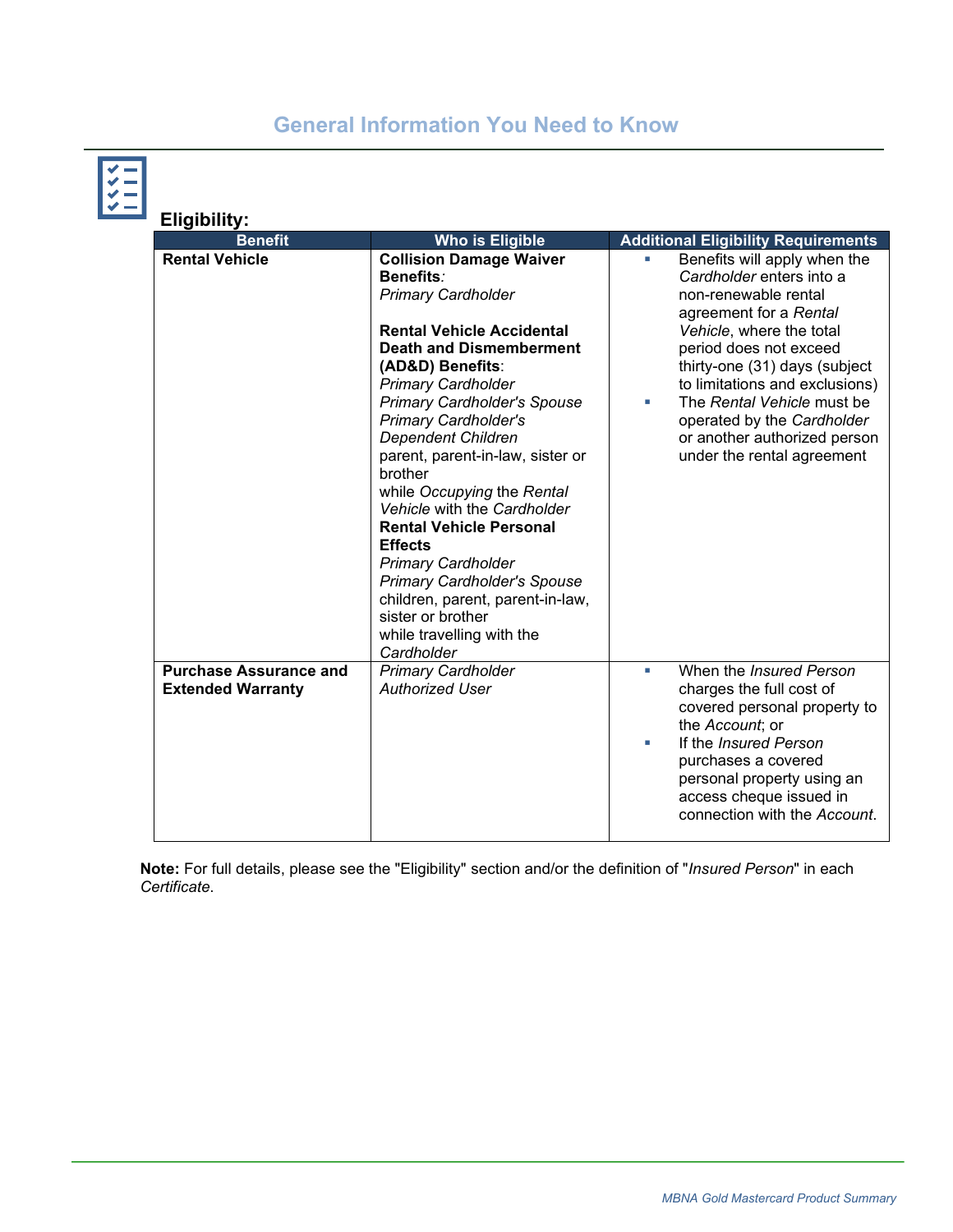# **Rental Vehicle**

<span id="page-3-0"></span>*Issued by TD Home & Auto and TD Life under Group Policy Number TGV009 (the "Policy") to MBNA, a division of The Toronto-Dominion Bank (the "Policyholder"). Global Excel provides Claims and Assistance services under the Group Policy.*

## **What is included in this coverage?**

You are covered for:

Collision Damage Waiver (CDW) Benefits, including:

- 1. Damage to Your Rental Vehicle
- 2. Theft of Your Rental Vehicle or any of its respective parts or accessories
- 3. Rental agency charges for valid loss-of-use while Your Rental Vehicle is being repaired; and
- 4. Reasonable and customary charges for towing your Rental Vehicle to the nearest available facility.

**Note:** This coverage does not provide any form of third party automobile property damage or personal injury liability insurance.

Rental Vehicle Accidental Death and Dismemberment (AD&D): in the event that an *Insured Person* suffers an *Accidental Bodily Injury*.

Rental Vehicle Personal Effects Benefits: in the event of theft or damage to your personal effects while in transit or in any hotel, or other building, en route during a trip with the *Rental Vehicle* for the duration of an eligible rental period.

## **What are the benefits?**

| <b>Benefit</b>                                               | <b>Maximum Benefit Payable</b>                                                                                                                                                                                                                                                             |                       |
|--------------------------------------------------------------|--------------------------------------------------------------------------------------------------------------------------------------------------------------------------------------------------------------------------------------------------------------------------------------------|-----------------------|
| <b>Collision Damage Waiver (CDW)</b>                         | The amount of the benefit payable will equal to the cost<br>of the repair or replacement cost of your Rental Vehicle<br>which has been damaged or stolen, less any amount or<br>portion of the loss assumed, waived or paid by the<br>vehicle agency, the insurer, or third party insurer. |                       |
| <b>Rental Vehicle Accidental Death and</b><br>Dismemberment* | Cardholder                                                                                                                                                                                                                                                                                 | <b>Insured Person</b> |
| Loss of Life<br>$\bullet$                                    | \$200,000                                                                                                                                                                                                                                                                                  | \$20,000              |
| <b>Loss of Both Hands and Feet</b><br>$\bullet$              | \$200,000                                                                                                                                                                                                                                                                                  | \$20,000              |
| Loss of One Foot or One Hand                                 |                                                                                                                                                                                                                                                                                            |                       |
| and the Entire Sight of One Eye                              | \$200,000                                                                                                                                                                                                                                                                                  | \$20,000              |
| Loss of Entire Sight of Both<br>$\bullet$                    | \$200,000                                                                                                                                                                                                                                                                                  | \$20,000              |
| Loss of One Hand and One                                     | \$200,000                                                                                                                                                                                                                                                                                  | \$20,000              |
| <b>Loss of Speech and Hearing</b><br>$\bullet$               | \$200,000                                                                                                                                                                                                                                                                                  | \$20,000              |
| Loss of One Hand or One Foot                                 | \$100,000                                                                                                                                                                                                                                                                                  | \$10,000              |
| Loss of Entire Sight in One Eye                              | \$100,000                                                                                                                                                                                                                                                                                  | \$10,000              |
| Loss of Speech<br>$\bullet$                                  | \$100,000                                                                                                                                                                                                                                                                                  | \$10,000              |
| <b>Loss of Hearing</b>                                       | \$100,000                                                                                                                                                                                                                                                                                  | \$10,000              |
| Loss of Thumb and Index<br>Finger on the Same Hand           | \$50,000                                                                                                                                                                                                                                                                                   | \$5,000               |
| <b>Rental Vehicle Personal Effects Benefits</b>              | The maximum coverage during the rental period is<br>\$1000 for each Insured Person. The total benefits<br>during each rental period is limited to \$2000 per<br>Account.                                                                                                                   |                       |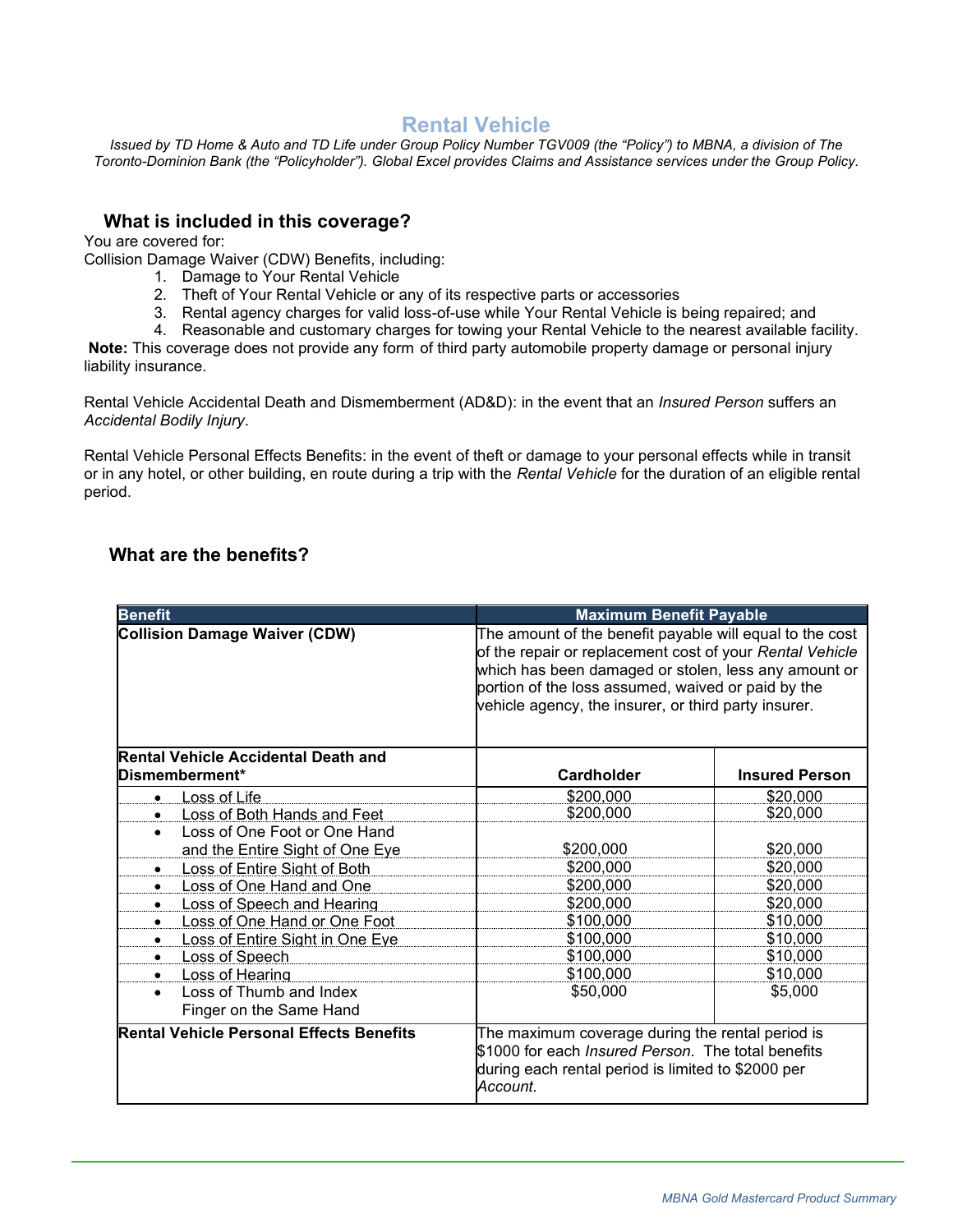**\*Note:** This coverage does not provide any form third party automobile property damage or personal injury liability insurance. The maximum total benefit payable, per *Account*, for any one accident is \$300,000.

## **What are the limitations and exclusions?**

This insurance contains limitations and exclusions. *We* will not pay benefits if a claim is directly or indirectly a result of one or more of the following:

- Damage
- Violation of Rental Agreement
- **Intentional Acts**
- **Intoxication**
- **Disease**
- **Medical Complications**
- **Drugs or Poison**
- **Illegal Trade**
- **Criminal Offence**
- **Off-road Operation**
- War or Insurrection
- Confiscation
- Seizure or Destruction
- **Suicide**

#### **Collision Damage Waiver**

This insurance contains limitations and exclusions.

- *You* must decline the collision damage waiver benefits offered by the car rental agency. If such coverage is not available from the car rental agency, then Collision Damage Waiver benefits will not be available under this *Certificate*.
- The lifetime benefits have a cumulative limit of \$65,000 per *Accoun*t.
- This coverage does not apply to Rental Vehicles rented for a period exceeding thirty-one (31) days.
- This coverage will not pay for cost of any insurance offered by or purchased through the car rental agency, even if it is mandatory or included in the cost of the rental.
- Vehicles not included are:
	- o Vans,
	- o Trucks,
	- o Campers or trailers,
	- o Off-road vehicles,
	- o Motorcycles, mopeds or motorbikes,
	- o Expensive or exotic vehicles, antique vehicles
	- o Recreational vehicles,
	- o Leased vehicles.

#### **Rental Vehicle Personal Effects**

This insurance contains limitations and exclusions. It does not include money, bullion, banknotes, securities, other numismatic property, tickets or documents. Computers, software and cellular telephones are not covered. Benefits will not be paid if loss results from *Mysterious Disappearance*.

For complete details, please see Part 1 – Rental Vehicle Benefits Certificate of Insurance section in *Your Certificate.*